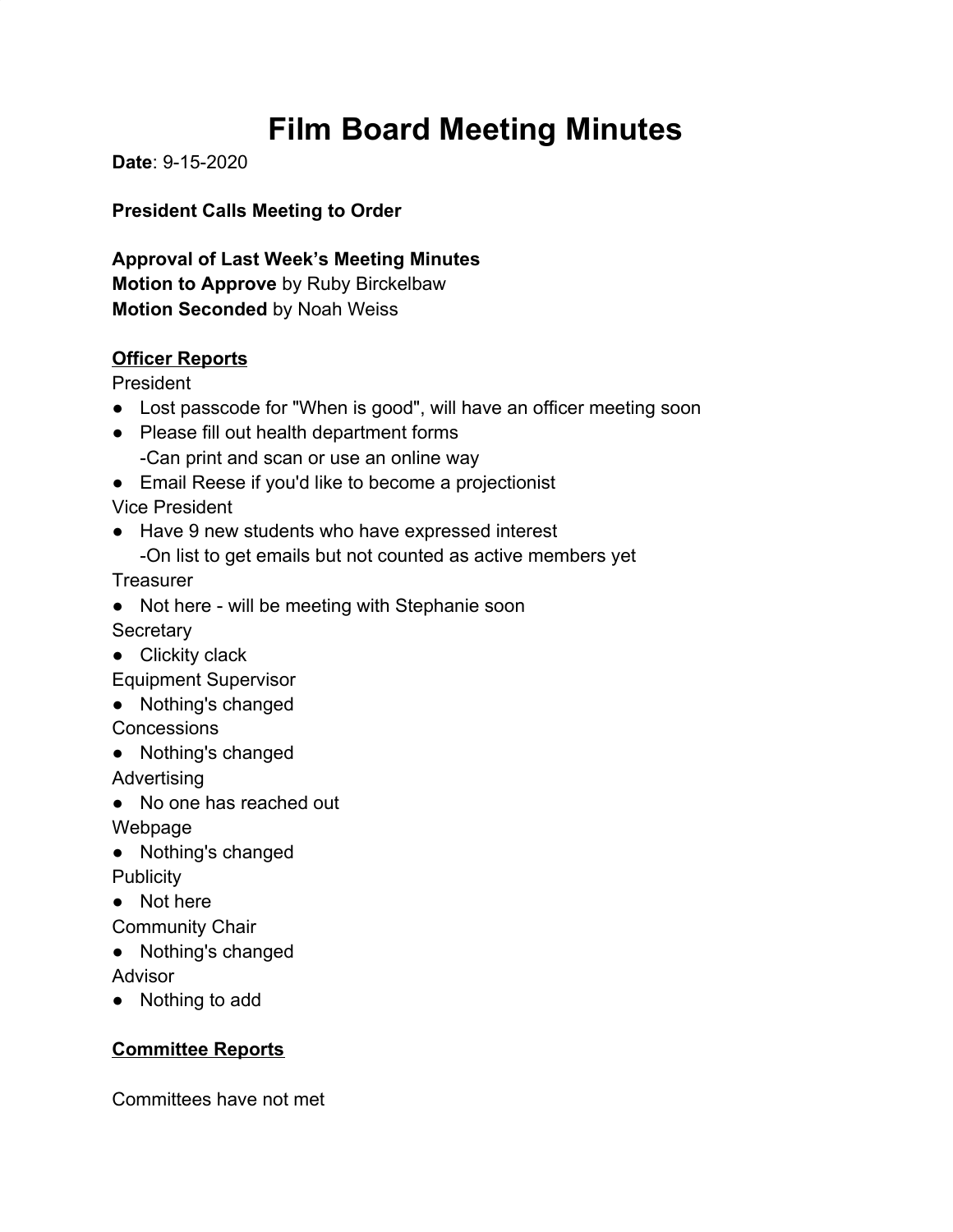Advertising

●

Equipment

●

Judicial

●

Movie

●

## **HOW'S THE BOARD?**

### **Old Business**

- T-Shirts (vests, fezzes, masks or crop tops are also options). --Can cut in half to have both tube tops and crop tops

## **HOW'S THE BOARD?**

### **New Business**

7% of filmboard members think people should sleep with socks on, 7% with socks off and the rest think people can do what they wanna do my dudes.

- If we can show movies, how would we do the board?
	- --Can streamline it digitally
	- --Have to make sure people can edit it at once
	- --Don't want people who feel uncomfortable meeting in person to be left out of signing up for shows (if we get to meet in person)
- Roberts' Rule of Order

President runs the meeting, and when the board must vote on things it starts in new business, the next week it will be in old business. Cannot vote until it's in old business and must have a certain amount of members present to vote. Must be motioned to vote, and then seconded. President isn't supposed to vote, but they are the tie breaker if needed.

- In-person K-Day

--Reese will email whoever signs up

--We're by the mub

--What should we do for k-day? Could do QR code (like done in virtual k-day). Movie quotes or trivial. Cardboard cutouts. Could put out extra movie posters.

- Freshmen are feeling isolated, how to interact with people more?